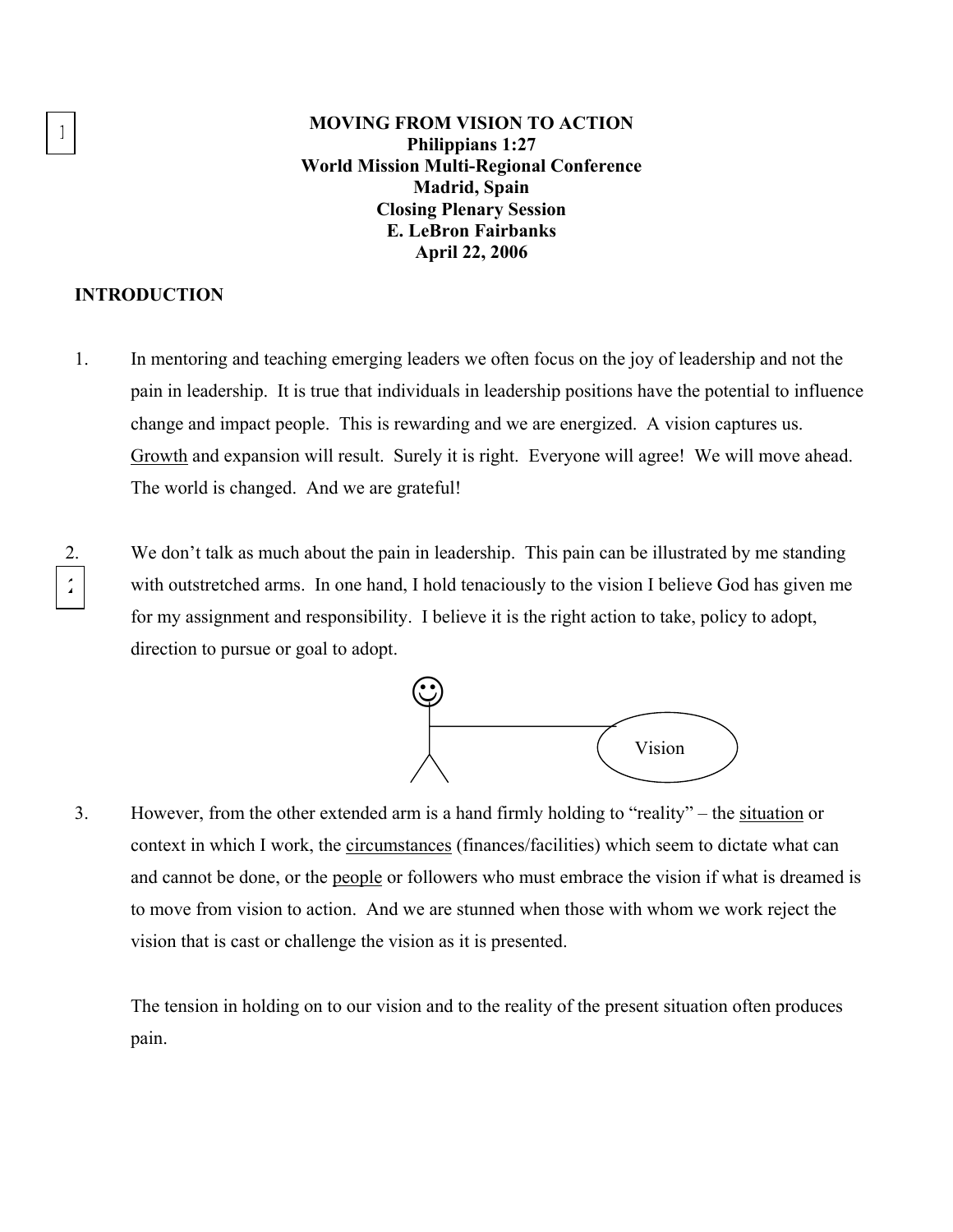

It is in holding, intentionally, to both vision and reality that the possibility exists for leaders to move from vision to action and with this intentionality comes both joy and pain for the leader.

- 4. Why? Sooner rather than later, Christian leaders are jolted when we experience this reality:
	-
- good and godly people often differ on how to reach mutually desired goals; and **6** sometimes,
	- these good and godly people COLLIDE ... and a faith community is divided, the kingdom of God suffers and satan laughs.
	- this is the pain in leadership. Intense pain!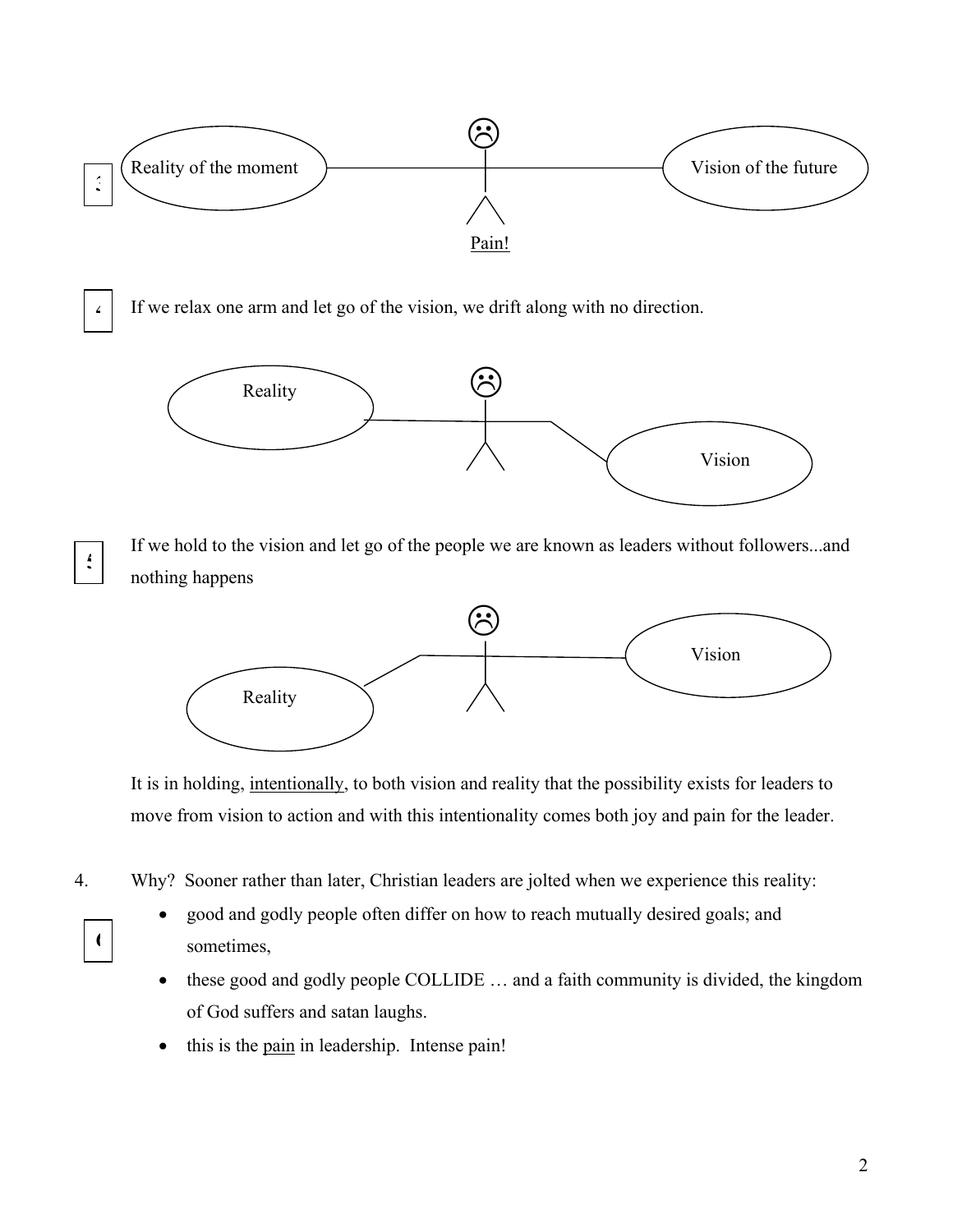- 5. I have come to see that these collisions occur, not necessarily because of good or bad ideas, noble or sinful goals, or right or wrong solutions. Rather, good and godly people most often collide over VISION and VALUES in the faith community. And we are caught in the middle of a divided group of Christians over where we should be going (vision) and how we are going to get there (values). **7**
	- 6. And in the midst of these painful situations we ask ourselves, as leaders, these probing questions:
- **8** Is it possible, in these situations, to live and work <u>together</u> as Christians so that our relationships are redemptive and a witness to unbelievers of the reconciling work of God in Christ?
- **9 •** If "in Christ, all things are made new," then how does our relationship with Christ inform and guide us in the way we lead in these painful encounters?
	- In the midst of these conflicting situations and irreconcilable expectations placed on us, what does it mean, really mean, to lead a divided faith community with the mind of Christ?

These questions frame my remarks to you about leading others and moving a faith community from vision to action. I have pursued these questions since 1978 when I moved to a cross-cultural teaching assignment at the European Nazarene College near Schaffhausen, Switzerland. Later, I probed these questions during my tenure in Manila at the Asia Pacific Nazarene Theological Seminary for the past seventeen years at Mount Vernon Nazarene University.

- 7. It has been through wrestling with these questions that I have learned about the leadership qualities needed to guide a faith community. And I continue to learn about the movement from a vision of the leader to action by the entire faith community, particularly in times of conflict and collision.
- 8. In light of these realities, I want to share with you six "anchors" to hold us steady as faithful Christian leaders as we grasp firmly to our vision and, at the same time, seek to move the church, university, region or denomination to action. **11**

**10**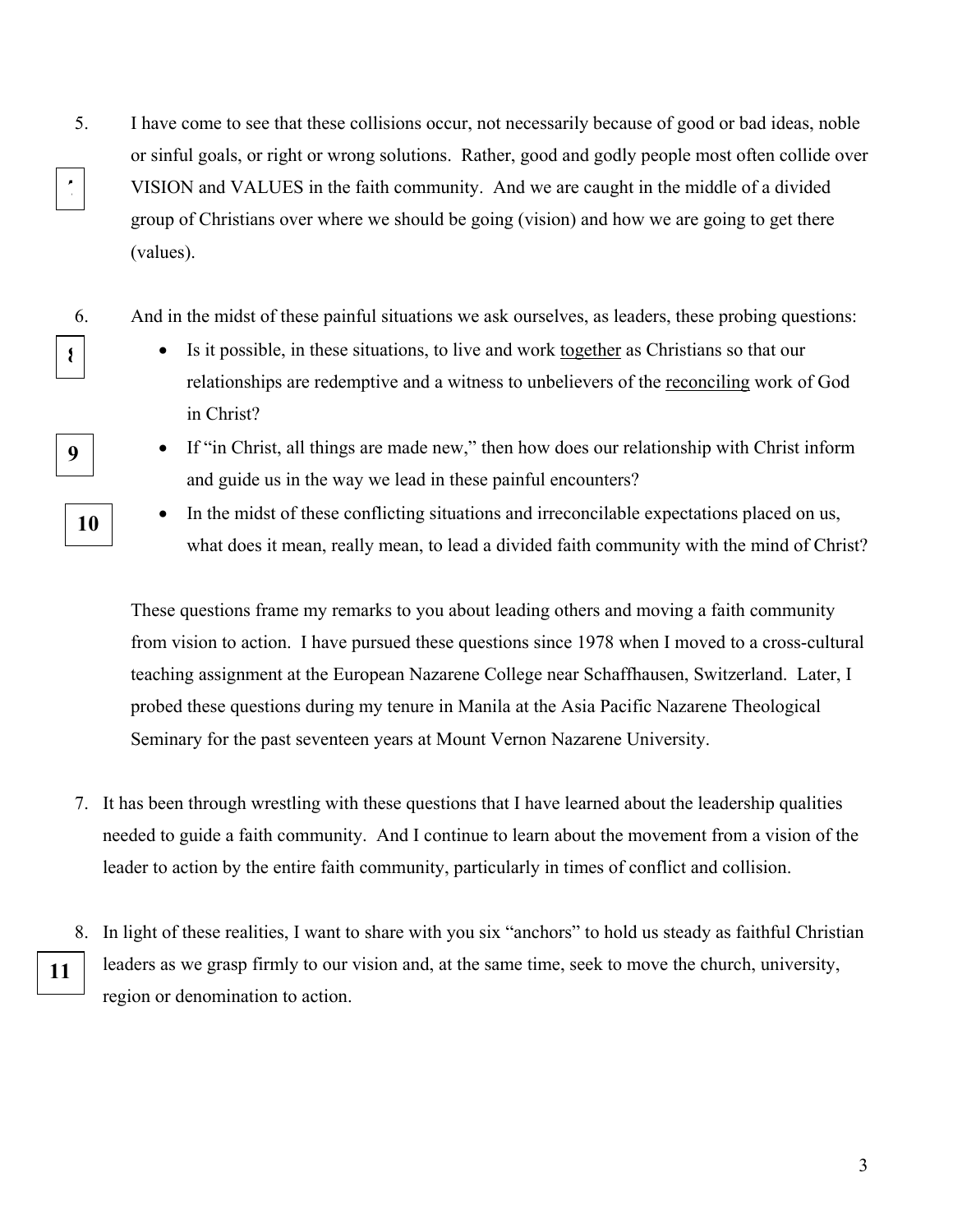| $\longrightarrow$ Anchor # 1: | "Speak Gracefully"                            |
|-------------------------------|-----------------------------------------------|
| $12$   Issue:                 | "Watch the words."                            |
| <b>Principle:</b>             | Words we speak can bless or "destroy" people. |

- "What comes out of my mouth reflects what is in my heart" so Jesus states in the Gospels.
- As leaders we either:
	- o Encourage or discourage those with whom we work.
- o Uplift or put them down. **13** 
	- o Speak positively or negatively about them.
		- o Reflect cultural sensitivity or cultural "blindness" to them.
		- o Focus on the other person, or focus on self.
	- I often ask myself: how do others feel when they leave my presence?
		- o Stronger or weaker?
		- o Larger or smaller about themselves?
- **14** o Confident or "scared"?
	- o Understood or misunderstood?
	- o Affirmed or manipulated?
	- o Blessed or "destroyed"?

Henri Nouwen once stated:

**15** 

- *"When the door of the steam bath is continually left open, the heat inside rapidly escapes through it.*" (he is referring to the problem with individuals who talk constantly.)
- "The praise to criticism ratio with others with whom we work should be at about 80-90% praise or positive statements to 10-20% criticism or negative statements." Good advice from Sven Walroos, Scandinavian clinical psychologist.
- According to Ephesians 4:25, God uses the words we speak to others within the Body of Christ to extend His grace through us to them! What a powerful and probing thought!
- Remember, the words we speak to those with whom we work especially those who differ and even collide with us, can bless them or destroy them. Choose to bless them!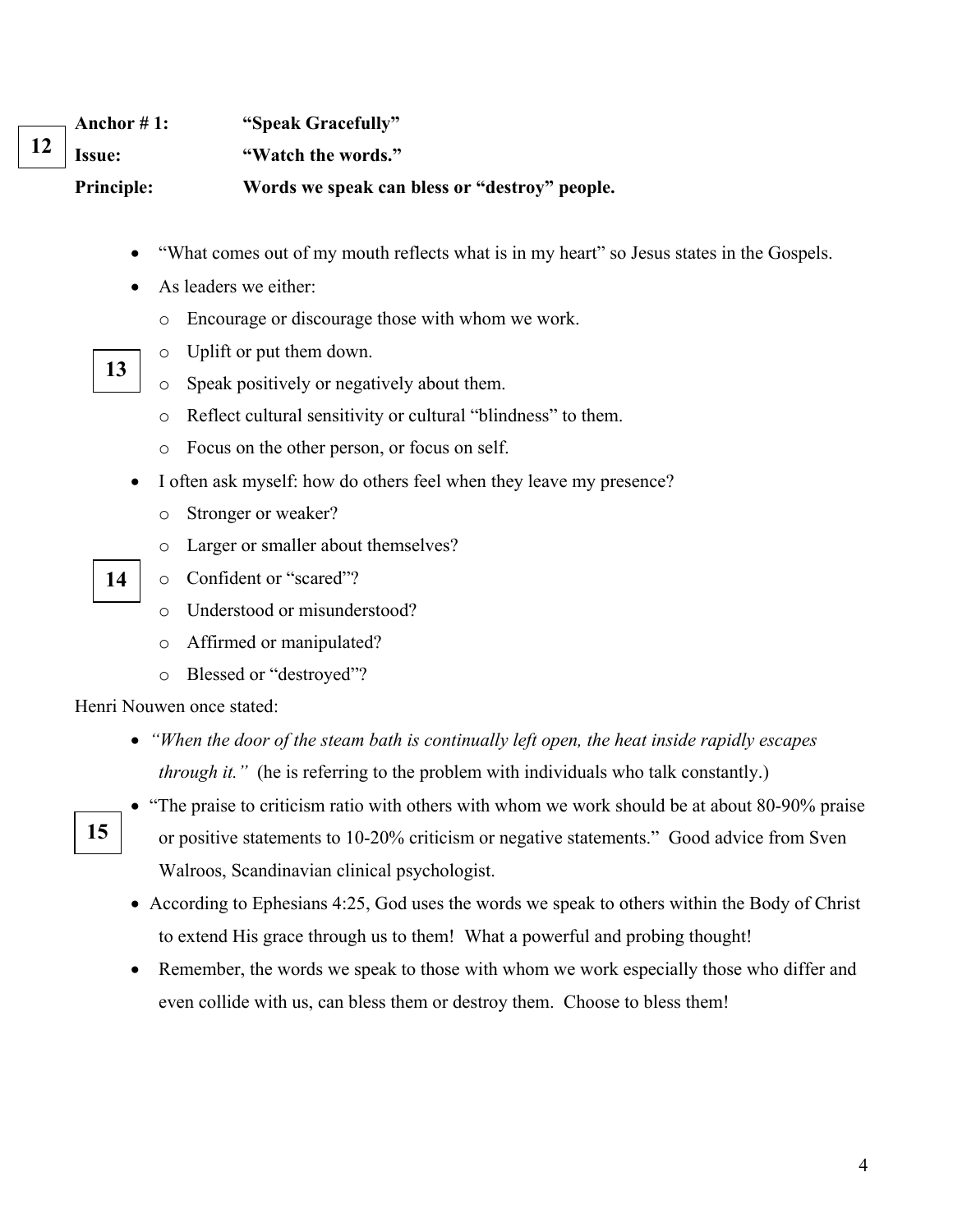|    | $16$   Anchor #1: | "Speak Gracefully"                     |
|----|-------------------|----------------------------------------|
| 17 | Anchor $#2$ :     | "Live Gratefully"                      |
|    | <b>Issue:</b>     | Comparison is the root of inferiority. |
|    | <b>Principle:</b> | "Don't whine -- be grateful."          |

- Comparison is so pervasive in our society in the workforce, the family, the local church or region, in our communities and particularly within ourselves.
- We can feel good about ourselves our gifts, talents and abilities until we compare **18** ourselves with the gifts, talents and abilities of other people.
	- We can believe our co-workers are adequate for the jobs we give to them until we compare their work – creativity, innovation, energy, collegiality – with others.
	- Comparison can eat us alive ... And rob us of joy, relationships, confidence and peace, and in the process, sap our energy and drain us of enthusiasm.
	- Comparison can transform us from being a delightful "boss," supervisor, or pastor into a preoccupied, dejected, negative and disgruntled individual that other people only endure.
- **19** What is the antidote to comparison? Three profound biblical qualities:
	- o *Gratitude!*
	- o *Thankfulness!*
	- o *Appreciation!*
	- We can choose to accept the people and provisions God in His wisdom has given to us.
	- We can choose to work to bring out the best in others through seeing the best in them.
	- In every situation, we can choose to be grateful, believing that God is in the midst of all that we are doing (I. Thessalonians 5:18).
	- Gratitude is the "life-giving" antidote to the negative impact of comparison.
	- Remember: Don't whine over what you don't have; be grateful in all things for what God has provided. Cultivate an attitude of gratitude.

**Anchors #1 & 2: "Speak Gracefully"** 

**20 Constant in the Constant of Transfer in the Constant of Transfer in the Constant of Transfer in the Constant of Transfer in the Constant of Transfer in the Constant of Transfer in the Constant of Transfer in the Cons**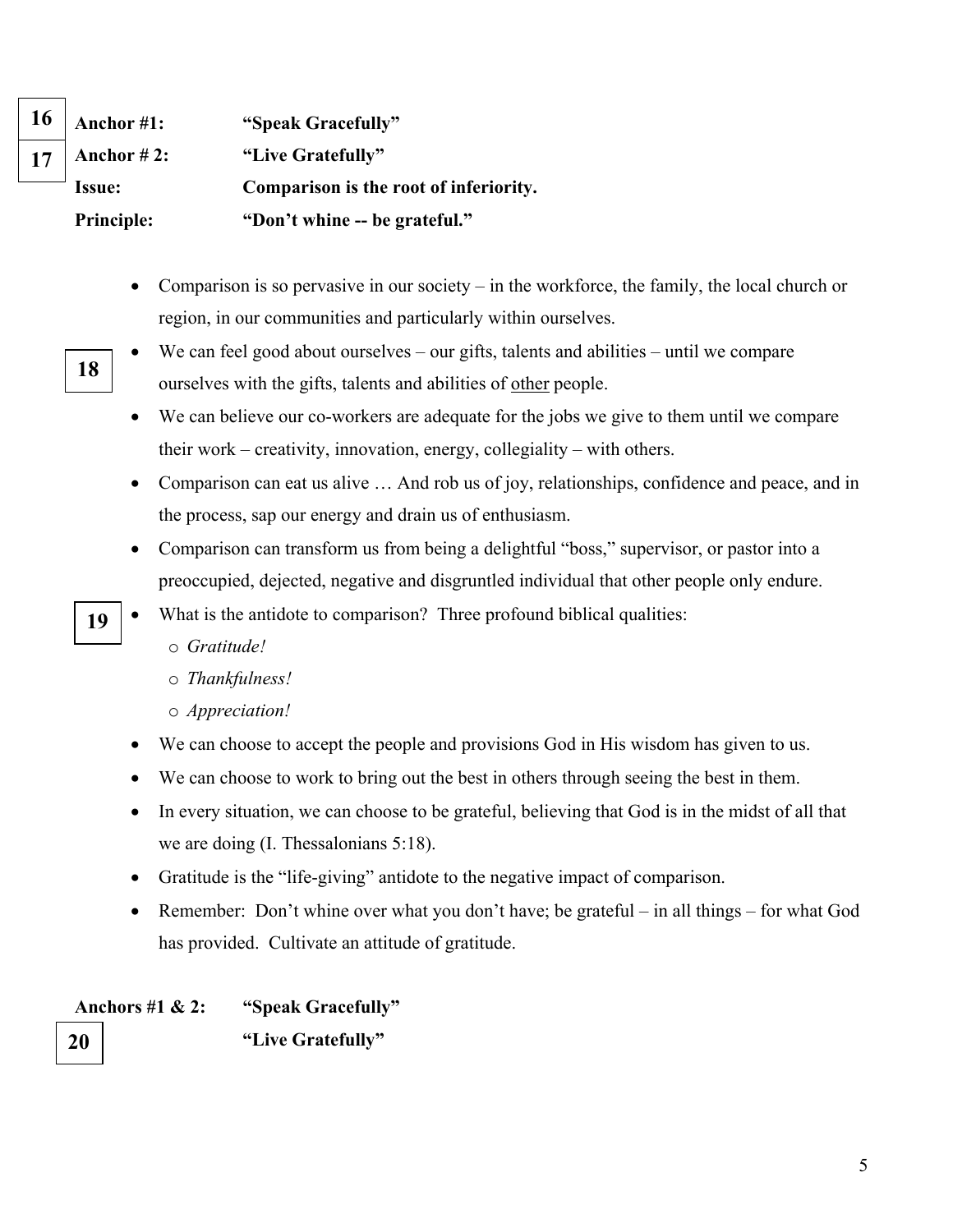| 21   Anchor #3:   | "Listen Intently"                                                |
|-------------------|------------------------------------------------------------------|
| $\equiv$ Issue:   | "Seek first to understand."                                      |
| <b>Principle:</b> | Understanding, not agreement, is the key to conflict management. |

- Believe that "good and godly" people can have honest and intense differences.
- I can tell you, after 25 years in higher education administration that *good and godly people sometimes collide over vision and values.* And you have similar testimonies!
- **23**

**22** 

- This is why I have come to see that theological vision (what I believe about people / what I "see" in them) precedes <u>organizational</u> vision. (What I want for the church, university, region or denomination.) God give me your eyes to really "see" the people with whom I work.
- In conflict situations with good and godly people, I have learned to ask two growth producing questions: **24** 
	- o "What can I learn? How can I change?"
	- Likewise, I have learned at least two growth inhibiting questions:
		- o "Why me? What if…?"

As a leader I may be a good administrator, however, I must be a great listener. I can listen for understanding. And listen for what is said. Also, I need to listen for what is not said. Listening to the people with whom I work values them. They deserve to be heard. They may have spiritual gifts needed to move the vision to action.

Remember, understanding not agreement, is the key to conflict management.

|    | Anchors #1, 2, 3: | "Speak Gracefully"                                       |
|----|-------------------|----------------------------------------------------------|
|    | 25                | "Live Gratefully"                                        |
|    |                   | "Listen Intently"                                        |
| 26 | Anchor $#4$ :     | "Forgive Freely"                                         |
|    | <b>Issue:</b>     | "Be proactive in extending forgiveness."                 |
|    | <b>Principle:</b> | A spirit of forgiveness transforms and empowers leaders. |
|    |                   |                                                          |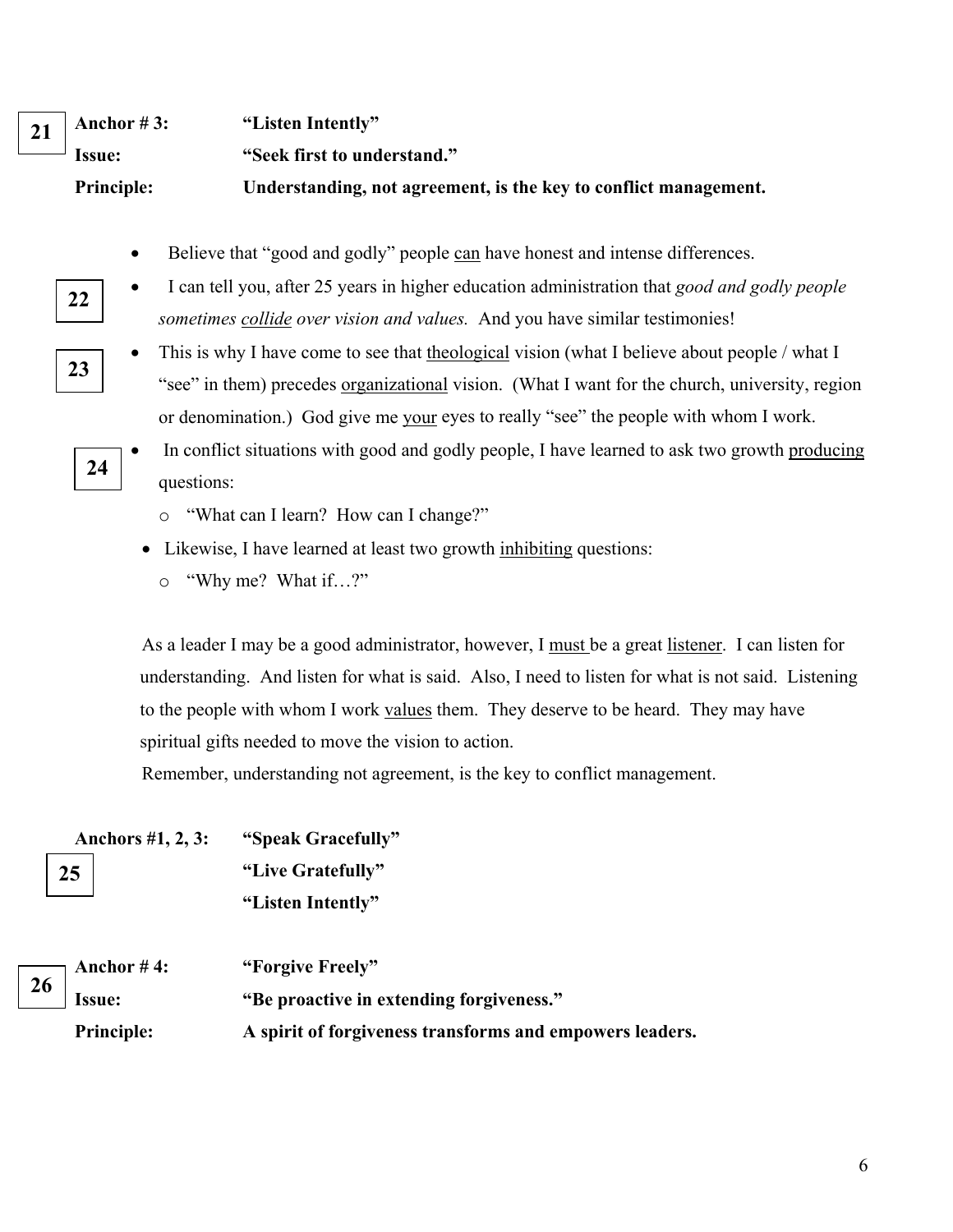- One of my profound life lessons is this: forgiveness has little to do with the external environment around me, and everything to do with my "internal" condition!
- 
- **• Remember this**: extending forgiveness does not wait for the "other" to request forgiveness.
	- Example: Jesus on the cross: "Father, forgive them, they know not what they do."
	- Was Jesus naïve? Did he really believe that those who were killing him did not know what they were doing? No!
	- Did Jesus believe that by extending forgiveness, those who were slandering him and hurting him would cease their activity? No!
	- **Jesus was not going to permit what others said against him or the evil they did against him** to create a bitterness or resentment within him and thereby create a rupture on the relationship with God His Father. It simply was not worth it!
		- o "Father, forgive them, they know not what they do!"
	- Extending forgiveness frees me from bondage to the other person.
	- Too often, we permit persons who have offended us to control us.
	- "Great leaders," "we are told," are shaped in the most challenging and difficult times."
	- Remember, a spirit of forgiveness transforms and empowers leaders.

| <b>Remember the first four Anchors:</b> | "Speak Gracefully" |
|-----------------------------------------|--------------------|
| 28                                      | "Live Gratefully"  |
|                                         | "Listen Intently"  |
|                                         | "Forgive Freely"   |

|  | $\overline{29}$ Anchor #5: | "Lead Decisively"                                                  |
|--|----------------------------|--------------------------------------------------------------------|
|  | <b>Issue:</b>              | "Be decisive - avoid paralysis."                                   |
|  | <b>Principle:</b>          | We seldom "enjoy" the luxury of having all the information we need |
|  |                            | before making necessary decisions.                                 |

Perhaps you have heard it said that "one person's dream is another person's nightmare!" Yet, it is in this context that we live, work and lead.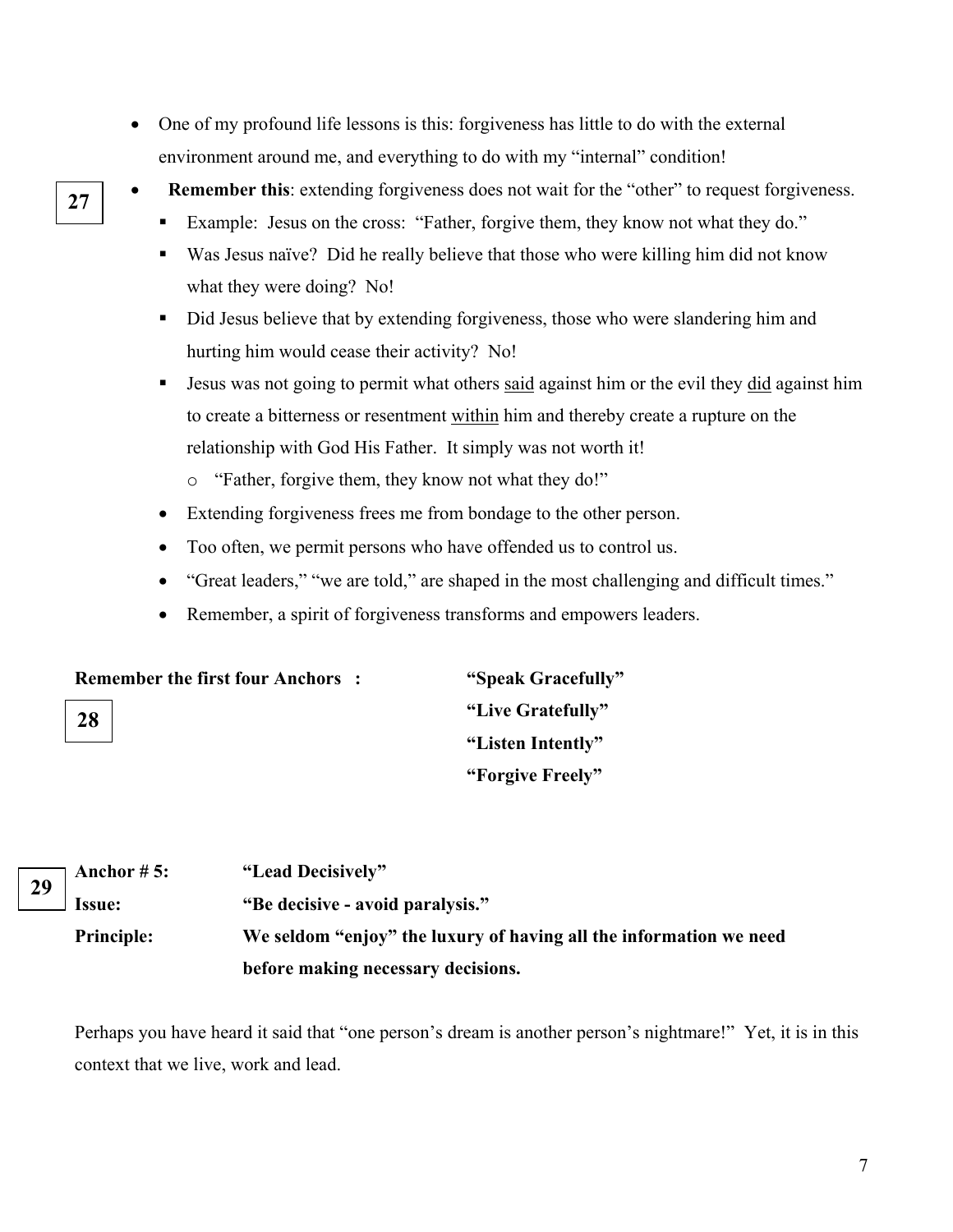- It is in the tension between our vision for the future and the reality of the present that our **30 decision making as leaders most often takes place.** 
	- As leaders we constantly move between two needs: the need for long range and strategic planning for our assignments and the daily routine of budgets, personnel, facility management and interpersonal conflicts.
	- Sometimes this balancing act is between macro-managing (strategy focused on the big picture) and micro-managing (staying focused on the small implementation details of our assignments).
	- I have often told the people with whom I work that I want to be a leader of faith and vision. But I don't want to cross the line to be an irresponsible leader. Yet who determines where the "line" really is between faith and irresponsibility.
	- I don't want to think I have to choose between biblical commands (i.e., "go ye....and make disciples") and people needs (i.e., salary increases, equipment needs, and travel expenses). But sometimes I do, and must.
	- By now, you have heard me speak of the critical importance of RESPECT for our brothers and sisters with whom we labor as we pursue the biblical mandate to "Go...and make disciples..."
	- You have heard me discuss "respect" for our co-workers through:
		- o the words we speak,
		- o expressing gratitude for them,
		- o listening to them intently, and
		- o forgiving freely.
	- In fact, respecting our brothers and sisters in Christ, especially those with whom we differ  $$ even collide with us – is at the heart of what it means to Lead with the Mind of Christ.
	- However, at some point in our leadership roles, decisions have to be made. As I say this, we must remember that the real issue is not, "must a decision be made." Rather the question is how, within the community, are the decisions made and implemented.
	- Especially in times of conflict over vision, decisions will need to be made even when continuing differences exist! And, in these times, we will lead – lead decisively – but from our knees and often with a weeping heart!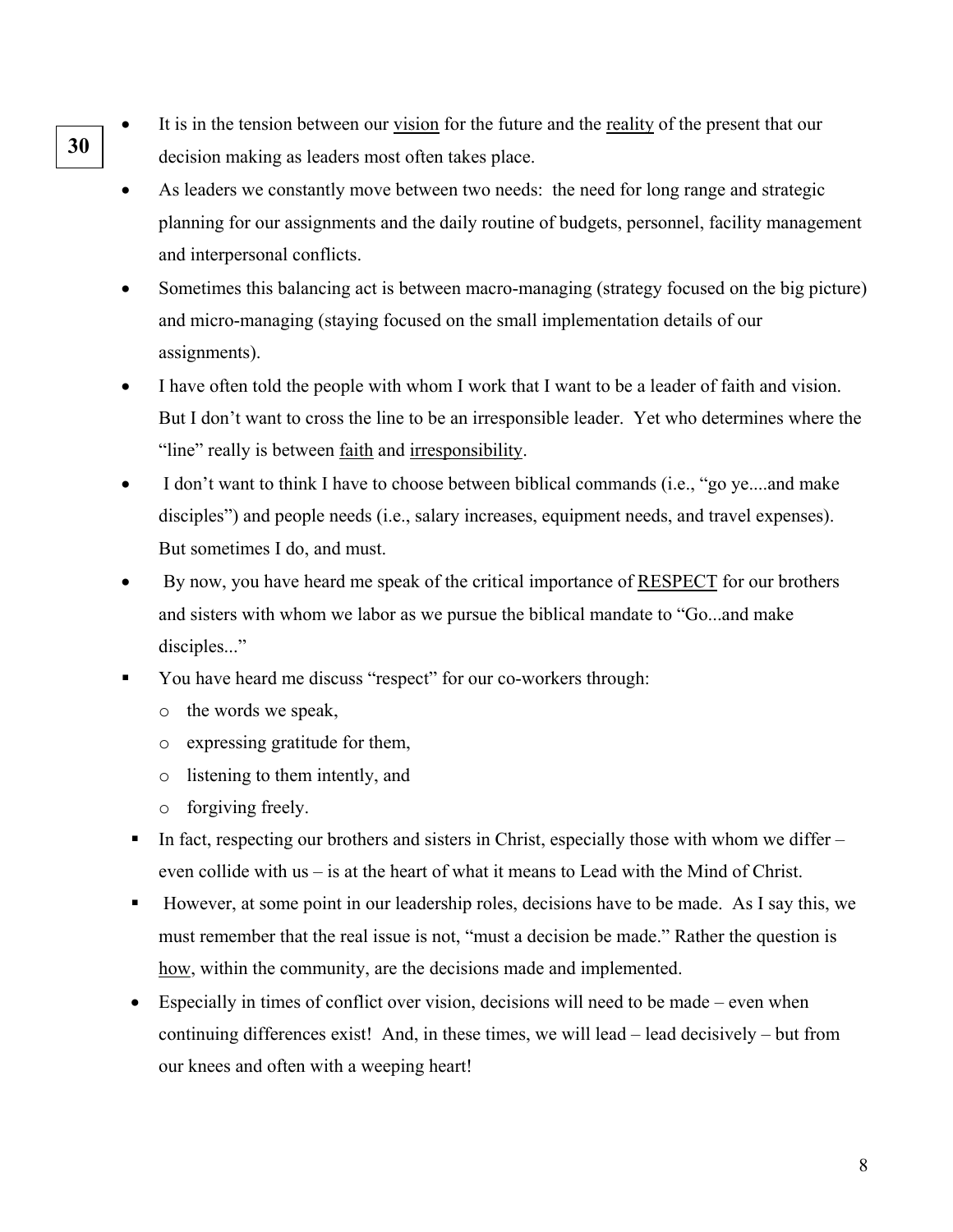- We must avoid paralysis waiting until everyone agrees with us when decisions need and must be made.
- We seldom "enjoy" the luxury of having all the information we need, before making necessary decisions. Sometimes, perhaps often, we must move ahead without everyone within the community agreeing with the vision or direction to be taken.
- How do we move ahead, decisively, in these painful situations while, at the same time, show Christian respect to those who differ with us? **31** 
	- $\blacksquare$  We move ahead -- decisively through
		- o Prayer, with them, for them and for "me" as leader;
		- o Collaboration, involving them when and where we can in the process.
		- o Gratitude, thanking God, and "them" for their gifts, talents, abilities and testimony of faith in Jesus as Lord;
	- In this spirit of humility and brokenness, we move ahead:
- **32 o** Confidently believing that God is working in the needs of this difficult situation, and,
	- o Decisively, not with paralysis or uncertainty, but with the conviction that God has spoken his word of vision and direction, and that He will continue to lead His people to action even though the circumstances or attitudes may give evidence of His work at the present time.
	- This is leading with the mind of Christ leading decisively in the midst of complex and difficult situations.
- To lead decisively with Christian humility demands that we continue to nurture and develop:<br>**33** 
	- Listening and communicating skills,
	- Timing and processing skills,
	- Affirming and encouraging skills,
	- Asking and Inquiring skills and
	- "Gift" discernment and delegation skills.

The more I know about Christian leadership, the more I realize there is to know. I am a committed lifelong learner and student of what it means to lead decisively with the mind of Christ.

• Remember, avoid paralysis in decision-making. We seldom "enjoy" the luxury of having all the information we need before making necessary decisions. Be decisive with humility.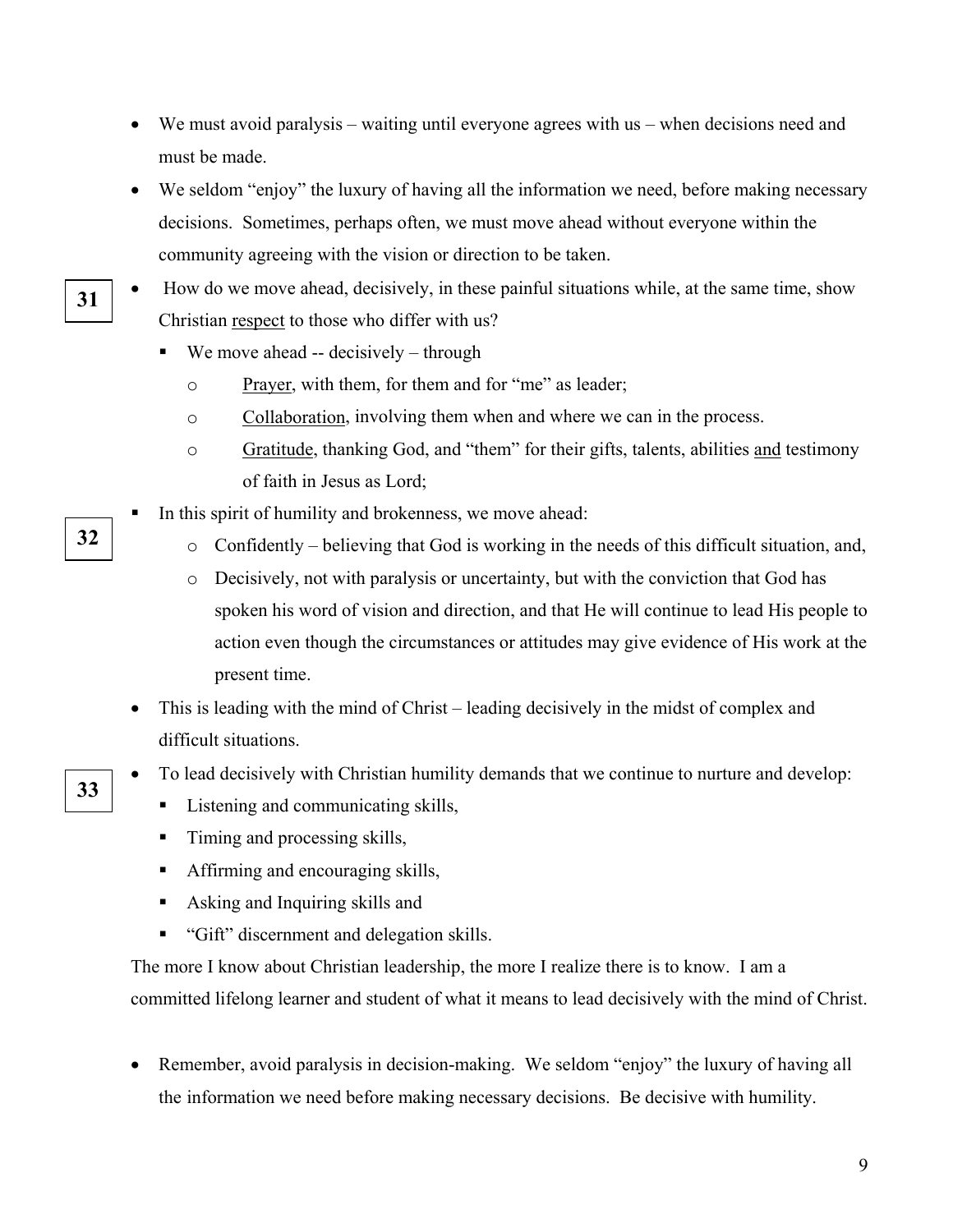Let's review the five anchors discussed thus far to hold us steady as we lead from vision to action. They

are: **34** 

 Speak Gracefully Live Gratefully Listen Intently Forgive Freely, and Lead Decisively

|  | $\overline{35}$ The final anchor is this: | "Love Deeply"                                                     |
|--|-------------------------------------------|-------------------------------------------------------------------|
|  | $\equiv$ Issue:                           | "Value people, not power." (or position)                          |
|  | <b>Principle:</b>                         | The evidence of leadership is seen in the lives of the followers. |



**37** 

**36** • As leaders, you and I must keep remembering the many things we have in common with our colleagues and values we have in common. Focus on the things that unite us, not divide us.

- I often ask myself: Are MVNU employees stronger in their faith, more confident in themselves and more fulfilled in their work as a result of working at MVNU?
- Do I express appropriate appreciation, thanks and gratitude to MVNU faculty, staff and students?
- Over the years, I have tried to remember to trust my best moments when making decisions regarding employees.
- As leaders we must be passionate about communicating our personal and professional (institutional) vision, mission and values to those with whom we work or for whom we are responsible.
	- o Talk often about the "overarching priorities of our group."
	- o Collectively focus on our core values.
- This is my bottom line: I try to enlarge the vision of my people about the work they are doing. I want them to see the big picture. I must assist them in discovering how they, in their particular assignments, fit into the grand scheme and purpose of the institution or region. I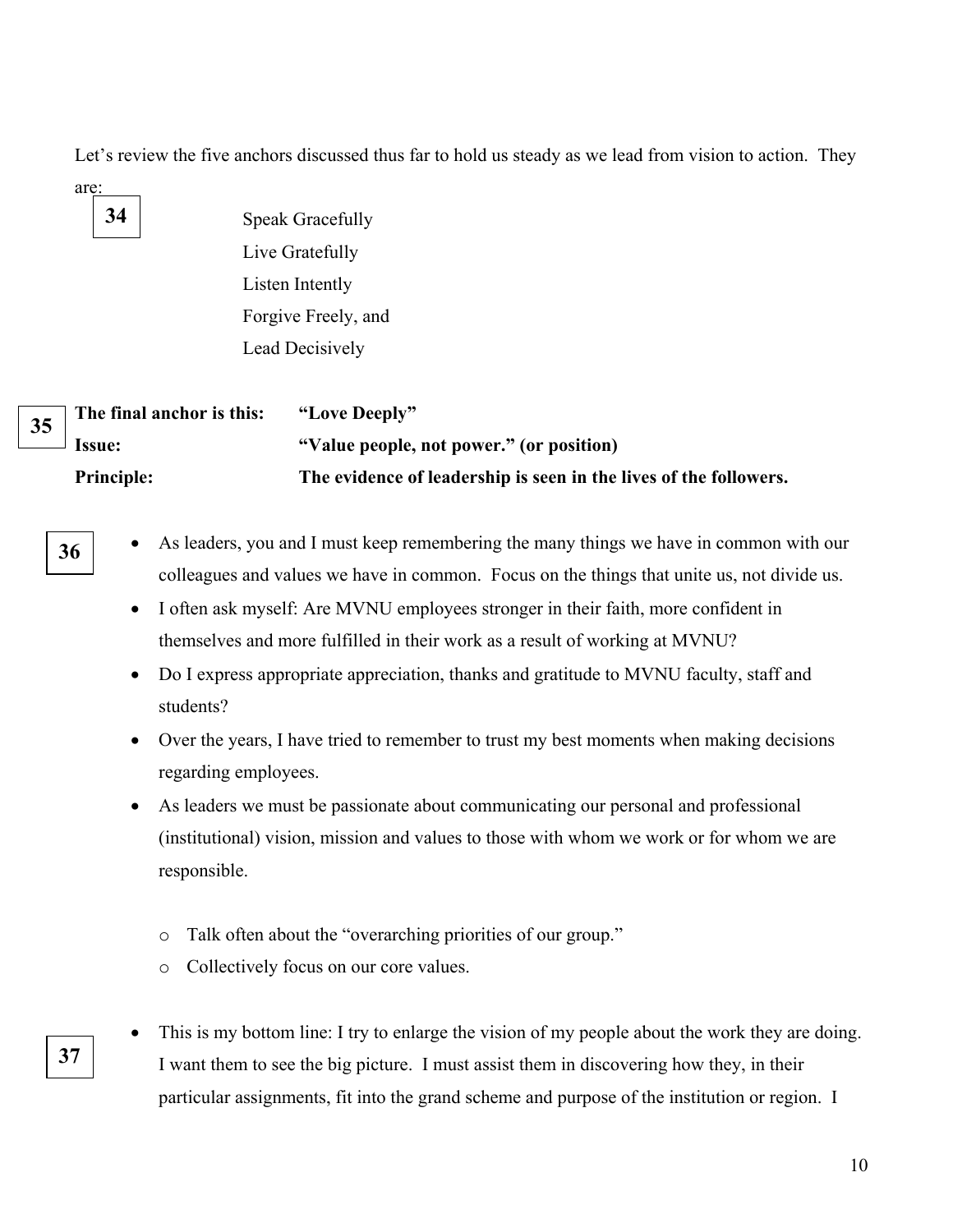want faculty, staff and students to feel good about working at MVNU! I truly seek to value people and progress, not power and position.

• Remember: the evidence of leadership is seen in the lives of the followers.

## **38 IN CONCLUSION:**

- A. Let me summarize these qualities that convict me at my worst and characterize me at my best. These "anchors" hold me steady as I seek to move the group for which I am responsible from vision to action.
- 1. I really want my words to be grace-giving, life-generating and inspiring to others and not **39** discouraging, depressing and draining utterances.
	- 2. I really want to be known as a person who is forever grateful, regardless of the situation, believing that God is in the midst of everything I do and is working to bring good in every situation.
	- 3. I really want to listen to and respect the people with whom I work, to understand them and for them to understand me – even if we do not agree with each other.
- 4. I really want to initiate forgiveness when I have been offended because I don't have the energy or strength to carry the heavy burden and guilt of an unforgiving spirit. **40** 
	- 5. I really want to lead decisively even as I experience the pain of holding tenaciously to the vision while acknowledging the realities of my situation.
	- 6. I really want my relationship with others to energize them, to have a positive impact on their lives and to enable them, in some small way, to grow – become stronger – in their faith, their confidence in themselves and their competence at work as a result of our interaction in the home and on the job and with me as their leader.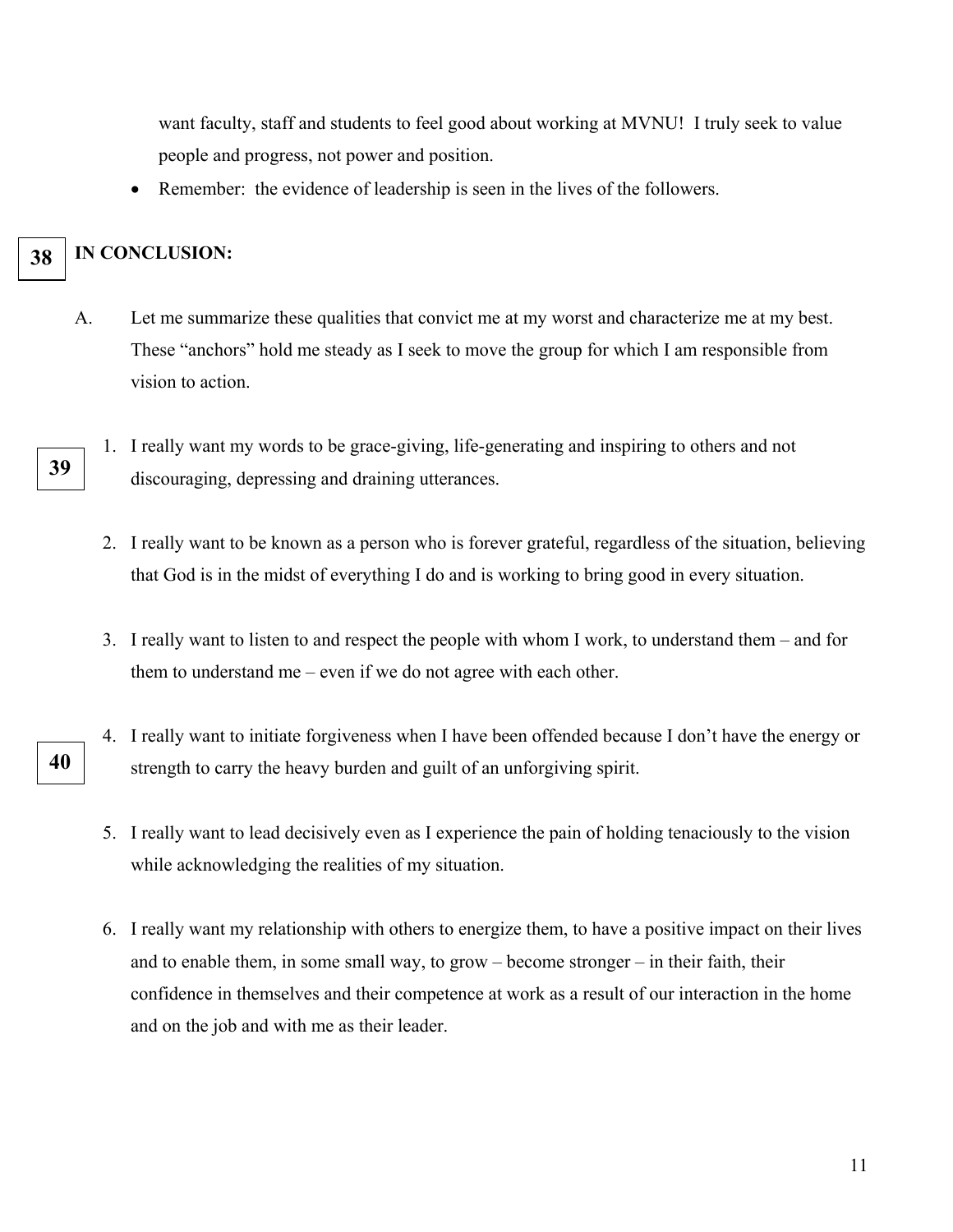- B. And, I urge every one of you to yearn to increasingly be a Christian leader in whatever work assignment He gives to you. Discover your own answers – inspired by God's word and His Holy Spirit to this probing question, "If 'In Christ all things are made new,' then how does my relationship with Christ transform and convert the way I lead?"
- C. Three fundamental convictions about Christian leadership in a faith community have risen within me as a result of wrestling with these issues, questions and leadership qualities. Convictions about:
- **41**

## **1. who we are as people of God;**

**2. what we are called to do in the work of God; and** 

## **3. how we live together as the family of God.**

- D. Jim Collins, in his book Good to Great talks about the critical characteristics of the leaders. He speaks of humility and fierce resolve as essential for Level 5 or top leaders. I believe that whatever else you discover in Christian leaders you will find that they:
	- 1. Speak Gracefully. They watch the words they speak.
- **42** | 2. Live Gratefully. They don't whine, are grateful.
	- 3. Listen Intently. They seek first to understand.
	- 4. Forgive Freely. They are proactive in extending forgiveness.
- **43 5.** Lead Decisively. They avoid paralysis in decision-making.
	- 6. Love Deeply. They value people, not power.
- E. I leave you with these questions: which one of these "anchors" do you need most right now in your leadership assignment? As you experience the tension between the vision God has given you and the reality of your present situation, in which of these areas do you most need God to hold you steady? As you move from vision to action, what is your greatest need:
	- 1. Speaking Gracefully?
	- 2. Living Gratefully?
	- 3. Listening Intently?
	- 4. Forgiving Freely?

**44**